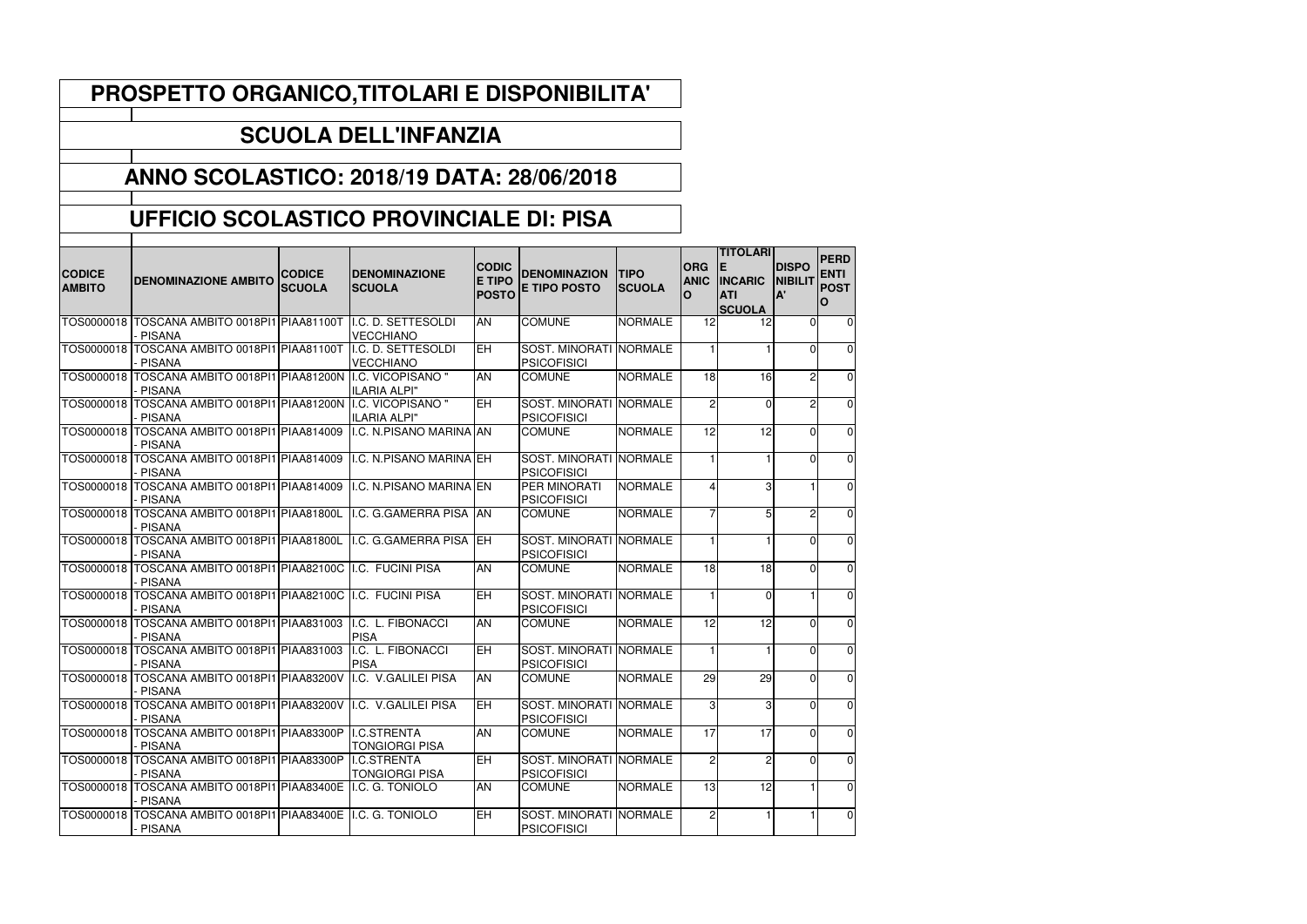| TOS0000018   TOSCANA AMBITO 0018PI1   PIAA83500A   I.C. GERESCHI<br>- PISANA                   |             | PONTASSERCHIO                         | <b>AN</b>                | <b>COMUNE</b>                                | <b>NORMALE</b> | 24              | 22              | $\overline{2}$ | $\overline{0}$ |
|------------------------------------------------------------------------------------------------|-------------|---------------------------------------|--------------------------|----------------------------------------------|----------------|-----------------|-----------------|----------------|----------------|
| TOS0000018 TOSCANA AMBITO 0018PI1 PIAA83500A II.C. GERESCHI                                    |             |                                       | $\overline{\mathsf{EH}}$ | SOST. MINORATI NORMALE                       |                | $\overline{2}$  | $\mathbf{0}$    | $\overline{2}$ | $\overline{0}$ |
| - PISANA<br>TOS0000018 TOSCANA AMBITO 0018PI1 PIAA836006                                       |             | PONTASSERCHIO<br><b>G.B.NICCOLINI</b> | <b>AN</b>                | <b>PSICOFISICI</b><br><b>COMUNE</b>          | <b>NORMALE</b> | 22              | 22              | $\Omega$       | $\overline{0}$ |
| PISANA<br>TOS0000018 TOSCANA AMBITO 0018PI1 PIAA836006 G.B.NICCOLINI                           |             |                                       | H                        | SOST. MINORATI NORMALE                       |                | $\overline{2}$  | $\mathbf 0$     | $\overline{c}$ | $\overline{0}$ |
| PISANA<br>TOS0000018 TOSCANA AMBITO 0018PI1 PIAA83900N I.C. DE ANDRE'S.                        |             |                                       | <b>AN</b>                | <b>PSICOFISICI</b><br><b>COMUNE</b>          | <b>NORMALE</b> | 20              | 20              | $\overline{0}$ | $\overline{0}$ |
| PISANA<br>TOS0000018 TOSCANA AMBITO 0018PI1 PIAA83900N II.C. DE ANDRE'S.                       |             | <b>FREDIANO</b>                       | <b>EH</b>                | <b>SOST. MINORATI NORMALE</b>                |                | 3 <sup>l</sup>  |                 |                | $\overline{0}$ |
| - PISANA                                                                                       |             | <b>FREDIANO</b>                       |                          | <b>PSICOFISICI</b>                           |                |                 |                 | 2              |                |
| TOS0000018   TOSCANA AMBITO 0018PI1 PIAA84000T<br>- PISANA                                     |             | I.C. BORSELLINO<br>NAVACCHIO          | <b>AN</b>                | <b>COMUNE</b>                                | <b>NORMALE</b> | 16              | 16              | $\mathbf 0$    | $\overline{0}$ |
| TOS0000018 TOSCANA AMBITO 0018PI1 PIAA84000T II.C. BORSELLINO<br>- PISANA                      |             | NAVACCHIO                             | <b>EH</b>                | SOST. MINORATI NORMALE<br><b>PSICOFISICI</b> |                |                 |                 | $\Omega$       | $\overline{0}$ |
| TOS0000018 TOSCANA AMBITO 0018PI1 PIAA84100N II.C. FALCONE<br><b>PISANA</b>                    |             | <b>CASCINA</b>                        | <b>AN</b>                | <b>COMUNE</b>                                | <b>NORMALE</b> | 8 <sup>1</sup>  | 8               | $\Omega$       | $\overline{0}$ |
| TOS0000018 TOSCANA AMBITO 0018PI1 PIAA84100N I.C. FALCONE<br>- PISANA                          |             | <b>CASCINA</b>                        | <b>EH</b>                | SOST. MINORATI NORMALE<br><b>PSICOFISICI</b> |                | $\overline{2}$  | $\mathbf 0$     | $\overline{c}$ | $\overline{0}$ |
| TOS0000019 TOSCANA AMBITO 0019PI2 PIAA810002 I.C. SANTA CROCE                                  |             |                                       | AN                       | <b>COMUNE</b>                                | <b>NORMALE</b> | $\overline{27}$ | $\overline{21}$ | 6              | $\overline{0}$ |
| - VALDARNO INFERIORE /                                                                         |             |                                       |                          |                                              |                |                 |                 |                |                |
| VALDERA / VAL DI CECINA<br>TOS0000019   TOSCANA AMBITO 0019PI2   PIAA810002   I.C. SANTA CROCE |             | <b>SULL'ARNO</b>                      | EH                       | SOST. MINORATI NORMALE                       |                |                 |                 | $\Omega$       | $\overline{0}$ |
| - VALDARNO INFERIORE /                                                                         |             |                                       |                          |                                              |                |                 |                 |                |                |
| VALDERA / VAL DI CECINA                                                                        |             | <b>SULL'ARNO</b>                      |                          | <b>PSICOFISICI</b>                           |                |                 |                 |                |                |
| TOS0000019 TOSCANA AMBITO 0019PI2 PIAA81300D II.C. FRA D.DA                                    |             |                                       | <b>AN</b>                | <b>COMUNE</b>                                | <b>NORMALE</b> | 12              | 12              | $\Omega$       | $\overline{0}$ |
| - VALDARNO INFERIORE /                                                                         |             |                                       |                          |                                              |                |                 |                 |                |                |
| <b>VALDERA / VAL DI CECINA</b>                                                                 |             | PECCIOLI                              |                          |                                              |                |                 |                 |                |                |
| TOS0000019 TOSCANA AMBITO 0019PI2 PIAA815005                                                   |             | II.C. IQBAL MASIH                     | <b>AN</b>                | <b>COMUNE</b>                                | <b>NORMALE</b> | 30 <sub>l</sub> | 29              | $\mathbf{1}$   | $\overline{0}$ |
| - VALDARNO INFERIORE /                                                                         |             |                                       |                          |                                              |                |                 |                 |                |                |
| VALDERA / VAL DI CECINA                                                                        |             | <b>BIENTINA</b>                       |                          |                                              |                |                 |                 |                |                |
| TOS0000019 TOSCANA AMBITO 0019PI2 PIAA815005<br>- VALDARNO INFERIORE /                         |             | I.C. IQBAL MASIH                      | ΕH                       | SOST. MINORATI NORMALE                       |                | $\overline{2}$  | $\overline{2}$  | $\Omega$       | $\overline{0}$ |
|                                                                                                |             |                                       |                          |                                              |                |                 |                 |                |                |
| VALDERA / VAL DI CECINA                                                                        |             | <b>BIENTINA</b>                       |                          | <b>PSICOFISICI</b>                           |                |                 |                 |                |                |
| TOS0000019 TOSCANA AMBITO 0019PI2 PIAA816001<br>- VALDARNO INFERIORE /                         |             | I.C. MARTIN LUTHER                    | <b>AN</b>                | <b>COMUNE</b>                                | <b>NORMALE</b> | 20              | 20              | $\Omega$       | $\overline{0}$ |
| VALDERA / VAL DI CECINA                                                                        | <b>KING</b> |                                       |                          |                                              |                |                 |                 |                |                |
| TOS0000019 TOSCANA AMBITO 0019PI2 PIAA816001                                                   |             | I.C. MARTIN LUTHER                    | <b>IEH</b>               | SOST. MINORATI NORMALE                       |                |                 |                 | $\Omega$       | $\overline{0}$ |
| - VALDARNO INFERIORE /                                                                         |             |                                       |                          |                                              |                |                 |                 |                |                |
| VALDERA / VAL DI CECINA                                                                        | <b>KING</b> |                                       |                          | <b>PSICOFISICI</b>                           |                |                 |                 |                |                |
| TOS0000019 TOSCANA AMBITO 0019PI2 PIAA81700R                                                   |             | I.C. L.DA VINCI                       | <b>AN</b>                | <b>COMUNE</b>                                | <b>NORMALE</b> | 24              | 22              | $\overline{c}$ | $\overline{0}$ |
| - VALDARNO INFERIORE /                                                                         |             |                                       |                          |                                              |                |                 |                 |                |                |
| VALDERA / VAL DI CECINA                                                                        |             | <b>CASTELFRANCO</b>                   |                          |                                              |                |                 |                 |                |                |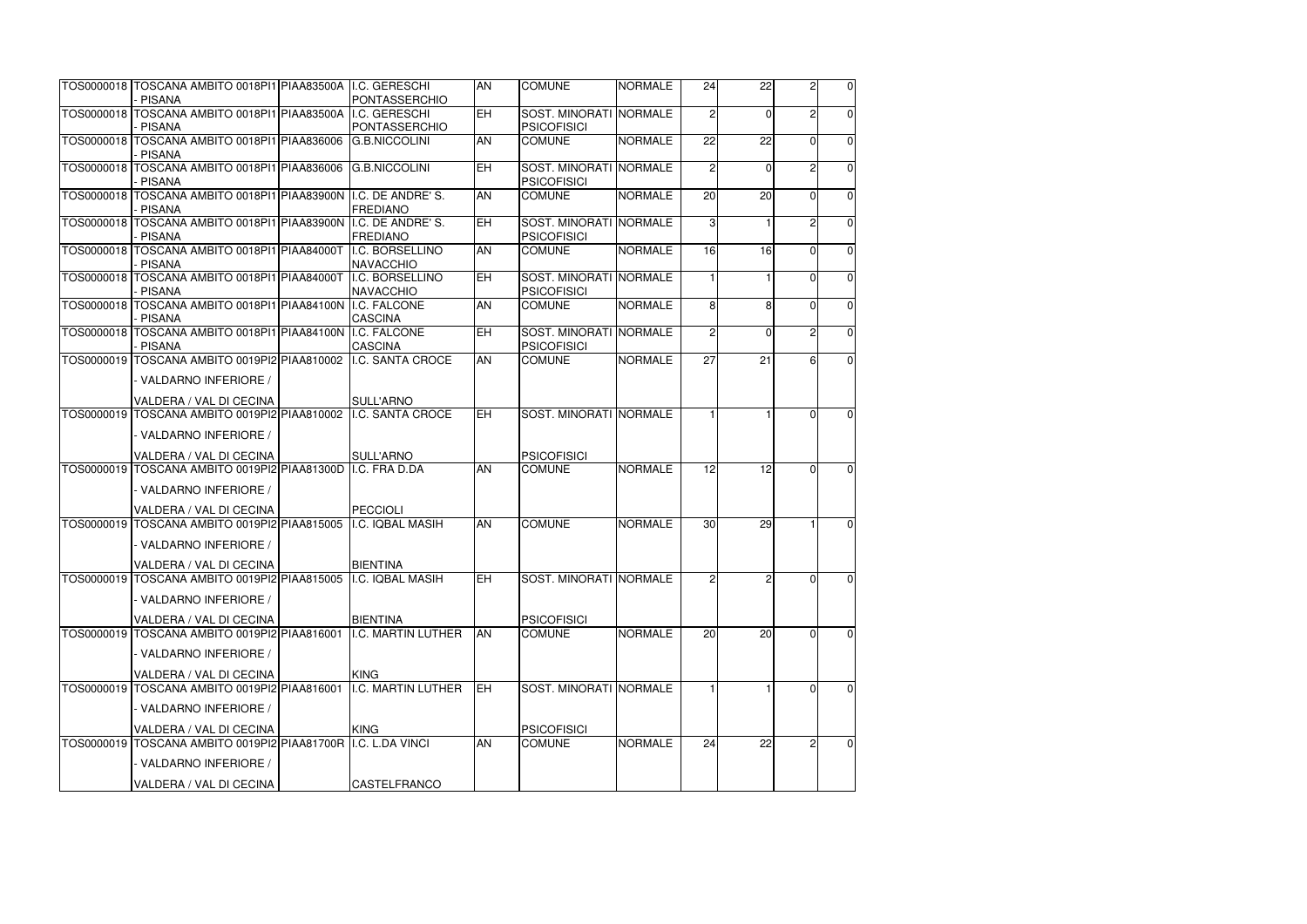|  | TOS0000019 TOSCANA AMBITO 0019PI2 PIAA81700R II.C. L.DA VINCI  |                        | <b>IEH</b> | <b>SOST. MINORATI INORMALE</b> |                |                 | $\Omega$ |          | $\overline{0}$ |
|--|----------------------------------------------------------------|------------------------|------------|--------------------------------|----------------|-----------------|----------|----------|----------------|
|  | - VALDARNO INFERIORE /                                         |                        |            |                                |                |                 |          |          |                |
|  | VALDERA / VAL DI CECINA                                        | <b>CASTELFRANCO</b>    |            | <b>PSICOFISICI</b>             |                |                 |          |          |                |
|  | TOS0000019 TOSCANA AMBITO 0019PI2 PIAA81900C II.C. NICCOLINI   |                        | <b>AN</b>  | <b>COMUNE</b>                  | <b>NORMALE</b> | 30 <sup>1</sup> | 30       | $\Omega$ | $\overline{0}$ |
|  | - VALDARNO INFERIORE /                                         |                        |            |                                |                |                 |          |          |                |
|  | VALDERA / VAL DI CECINA                                        | PONSACCO               |            |                                |                |                 |          |          |                |
|  | TOS0000019 TOSCANA AMBITO 0019PI2 PIAA81900C ILC. NICCOLINI    |                        | EH         | SOST. MINORATI NORMALE         |                | 3               | 3        | $\Omega$ | $\overline{0}$ |
|  | - VALDARNO INFERIORE /                                         |                        |            |                                |                |                 |          |          |                |
|  | VALDERA / VAL DI CECINA                                        | PONSACCO               |            | <b>PSICOFISICI</b>             |                |                 |          |          |                |
|  | TOS0000019 TOSCANA AMBITO 0019PI2 PIAA82000L                   | I.C. A. PACINOTTI -    | <b>AN</b>  | <b>COMUNE</b>                  | <b>NORMALE</b> | 18              | 17       |          | $\overline{0}$ |
|  | - VALDARNO INFERIORE /                                         |                        |            |                                |                |                 |          |          |                |
|  | VALDERA / VAL DI CECINA                                        | <b>PONTEDERA</b>       |            |                                |                |                 |          |          |                |
|  | TOS0000019 TOSCANA AMBITO 0019PI2 PIAA82000L                   | I.C. A. PACINOTTI -    | <b>EH</b>  | SOST. MINORATI NORMALE         |                |                 |          | $\Omega$ | $\Omega$       |
|  | - VALDARNO INFERIORE /                                         |                        |            |                                |                |                 |          |          |                |
|  | VALDERA / VAL DI CECINA                                        | <b>PONTEDERA</b>       |            | <b>PSICOFISICI</b>             |                |                 |          |          |                |
|  | TOS0000019 TOSCANA AMBITO 0019PI2 PIAA822008                   | I.C. G. GALILEI        | AN         | <b>COMUNE</b>                  | <b>NORMALE</b> | 24              | 24       | $\Omega$ | $\overline{0}$ |
|  | - VALDARNO INFERIORE /                                         |                        |            |                                |                |                 |          |          |                |
|  | VALDERA / VAL DI CECINA                                        | <b>MONTOPOLI</b>       |            |                                |                |                 |          |          |                |
|  | TOS0000019 TOSCANA AMBITO 0019PI2 PIAA822008                   | I.C. G.GALILEI         | <b>EH</b>  | <b>SOST. MINORATI NORMALE</b>  |                |                 |          | $\Omega$ | $\overline{0}$ |
|  | - VALDARNO INFERIORE /                                         |                        |            |                                |                |                 |          |          |                |
|  | <b>VALDERA / VAL DI CECINA</b>                                 | <b>MONTOPOLI</b>       |            | <b>PSICOFISICI</b>             |                |                 |          |          |                |
|  | TOS0000019 TOSCANA AMBITO 0019PI2 PIAA823004                   | I.C. GRISELLI          | <b>AN</b>  | <b>COMUNE</b>                  | <b>NORMALE</b> | 14              | 13       |          | $\overline{0}$ |
|  | - VALDARNO INFERIORE /                                         |                        |            |                                |                |                 |          |          |                |
|  | VALDERA / VAL DI CECINA                                        | <b>MONTESCUDAIO</b>    |            |                                |                |                 |          |          |                |
|  | TOS0000019 TOSCANA AMBITO 0019PI2 PIAA82400X I.C. M. TABARRINI |                        | <b>AN</b>  | <b>COMUNE</b>                  | <b>NORMALE</b> | 16              | 10       | 6        | $\overline{0}$ |
|  | - VALDARNO INFERIORE /                                         |                        |            |                                |                |                 |          |          |                |
|  | VALDERA / VAL DI CECINA                                        | POMARANCE              |            |                                |                |                 |          |          |                |
|  | TOS0000019 TOSCANA AMBITO 0019PI2 PIAA82500Q I.C. CARDUCCI     |                        | <b>AN</b>  | <b>COMUNE</b>                  | <b>NORMALE</b> | 24              | 24       | $\Omega$ | $\overline{0}$ |
|  | - VALDARNO INFERIORE /                                         |                        |            |                                |                |                 |          |          |                |
|  | VALDERA / VAL DI CECINA                                        | <b>S.MARIA A MONTE</b> |            |                                |                |                 |          |          |                |
|  | TOS0000019 TOSCANA AMBITO 0019PI2 PIAA82500Q I.C. CARDUCCI     |                        | EH         | SOST. MINORATI NORMALE         |                |                 |          | $\Omega$ | $\overline{0}$ |
|  | - VALDARNO INFERIORE /                                         |                        |            |                                |                |                 |          |          |                |
|  | VALDERA / VAL DI CECINA                                        | <b>S.MARIA A MONTE</b> |            | <b>PSICOFISICI</b>             |                |                 |          |          |                |
|  |                                                                |                        | <b>AN</b>  | <b>COMUNE</b>                  | <b>NORMALE</b> | 22              | 18       |          | $\overline{0}$ |
|  | - VALDARNO INFERIORE /                                         |                        |            |                                |                |                 |          |          |                |
|  | VALDERA / VAL DI CECINA                                        | PONTE A EGOLA          |            |                                |                |                 |          |          |                |
|  | TOS0000019 TOSCANA AMBITO 0019PI2 PIAA82600G                   | I.C. BUONARROTI        | <b>EH</b>  | SOST. MINORATI NORMALE         |                |                 |          |          | $\overline{0}$ |
|  | - VALDARNO INFERIORE /                                         |                        |            |                                |                |                 |          |          |                |
|  | VALDERA / VAL DI CECINA                                        | PONTE A EGOLA          |            | <b>PSICOFISICI</b>             |                |                 |          |          |                |